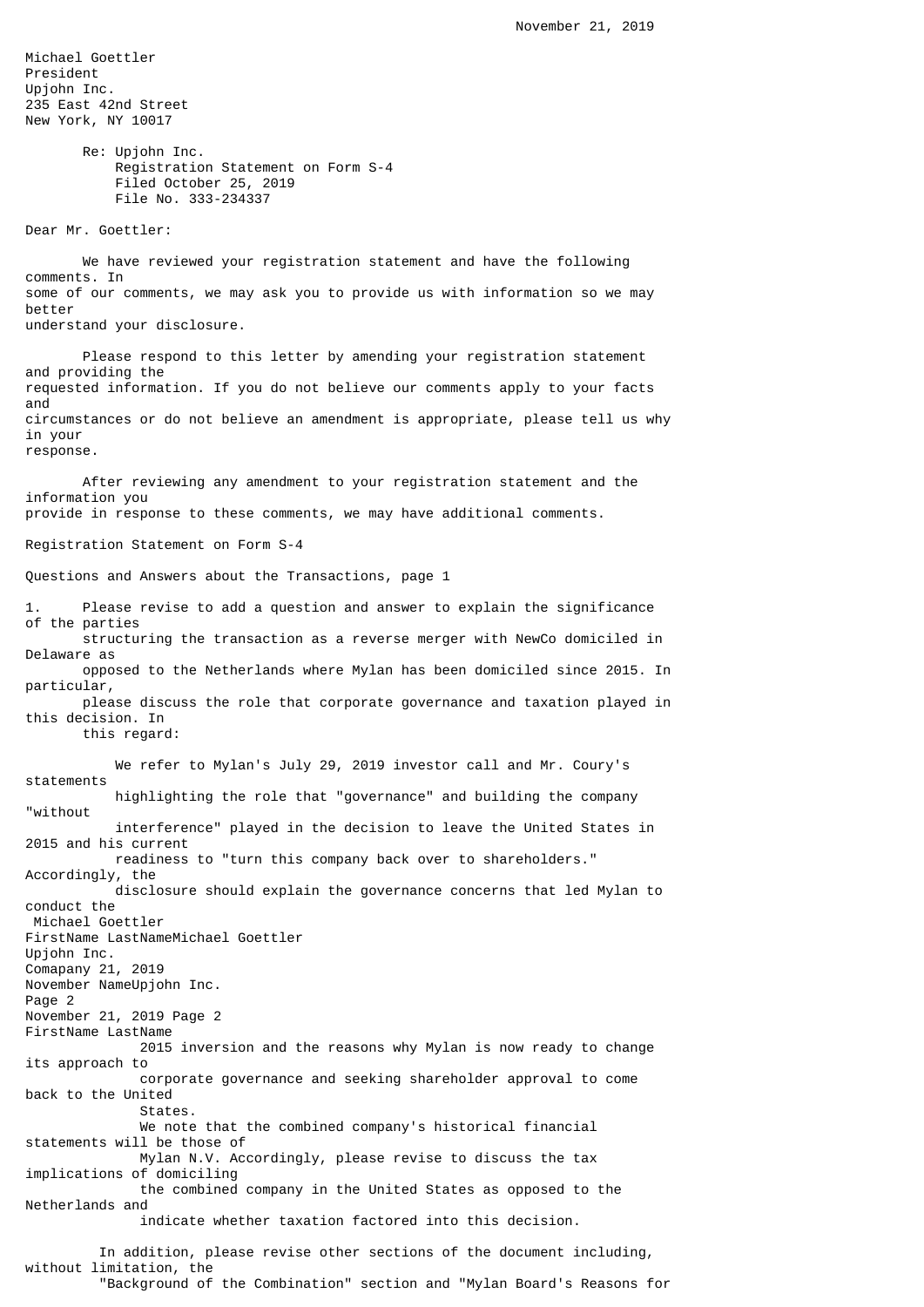the Combination," to discuss the negotiations and decision to domicile the combined company in the United States. Q. What will happen in the Distribution?, page 2 2. Revise to explain briefly the reason(s) why Pfizer may opt to effect the Distribution by way of a split-off. Indicate whether there is a material impact to the post-combination business or to Mylan shareholders if Pfizer opts for the split-off. If there are no impact, please revise to clarify this point. Q. What will happen in the Combination?, page 3 3. Revise the second paragraph to clarify, if true, that you are describing the "Alternative Transaction" structure. Explain, if true, that Mylan holders could receive fewer shares in the Combination if this structure were adopted. With reference to the 15% rate referenced on page 138, revise to quantify the potential impact to the 43% Mylan shareholder stake referenced throughout the joint proxy statement/prospectus. Also, explain whether there would be a material impact to the post-combination business if the Alternative Transaction structure were utilized. Exclusive Forum, page 76 4. We note that your forum selection provision identifies the Court of Chancery of the State of Delaware as the sole and exclusive forum for certain litigation, including any "derivative action." Please disclose whether this provision applies to actions arising under the Securities Act or Exchange Act. In that regard, we note that Section 27 of the Exchange Act creates exclusive federal jurisdiction over all suits brought to enforce any duty or liability created by the Exchange Act or the rules and regulations thereunder, and Section 22 of the Securities Act creates concurrent jurisdiction for federal and state courts over all suits brought to enforce any duty or liability created by the Securities Act or the rules and regulations thereunder. If the provision applies to Securities Act claims, please also revise your prospectus to state that there is uncertainty as to whether a court would enforce such provision and that investors cannot waive compliance with the federal securities laws and the rules and regulations thereunder. Michael Goettler Upjohn Inc. November 21, 2019 Page 3 Background of the Combination, page 90 5. Please revise the Background section to provide disclosure concerning material issues discussed and key terms negotiated during the May 2 to June 13 timeframe. In this regard, we note that the disclosures concerning the first six weeks of the discussions/negotiations do not address any material transaction terms beyond that the parties were considering a Reverse Morris Trust transaction. 6. Further to the comment above, please revise the disclosure concerning the initial May 2, 2019 meeting between Messrs. Boula and Coury regarding a potential combination transaction. In this regard, we note that the disclosure is limited to a single sentence. Similarly, please revise to explain the contents of the "informational materials regarding the Upjohn Business and a potential combination of Mylan and the Upjohn Business" which Pfizer provided to Mylan on May 7, 2019. 7. Please revise the Background section so that it is clear where each party stood with respect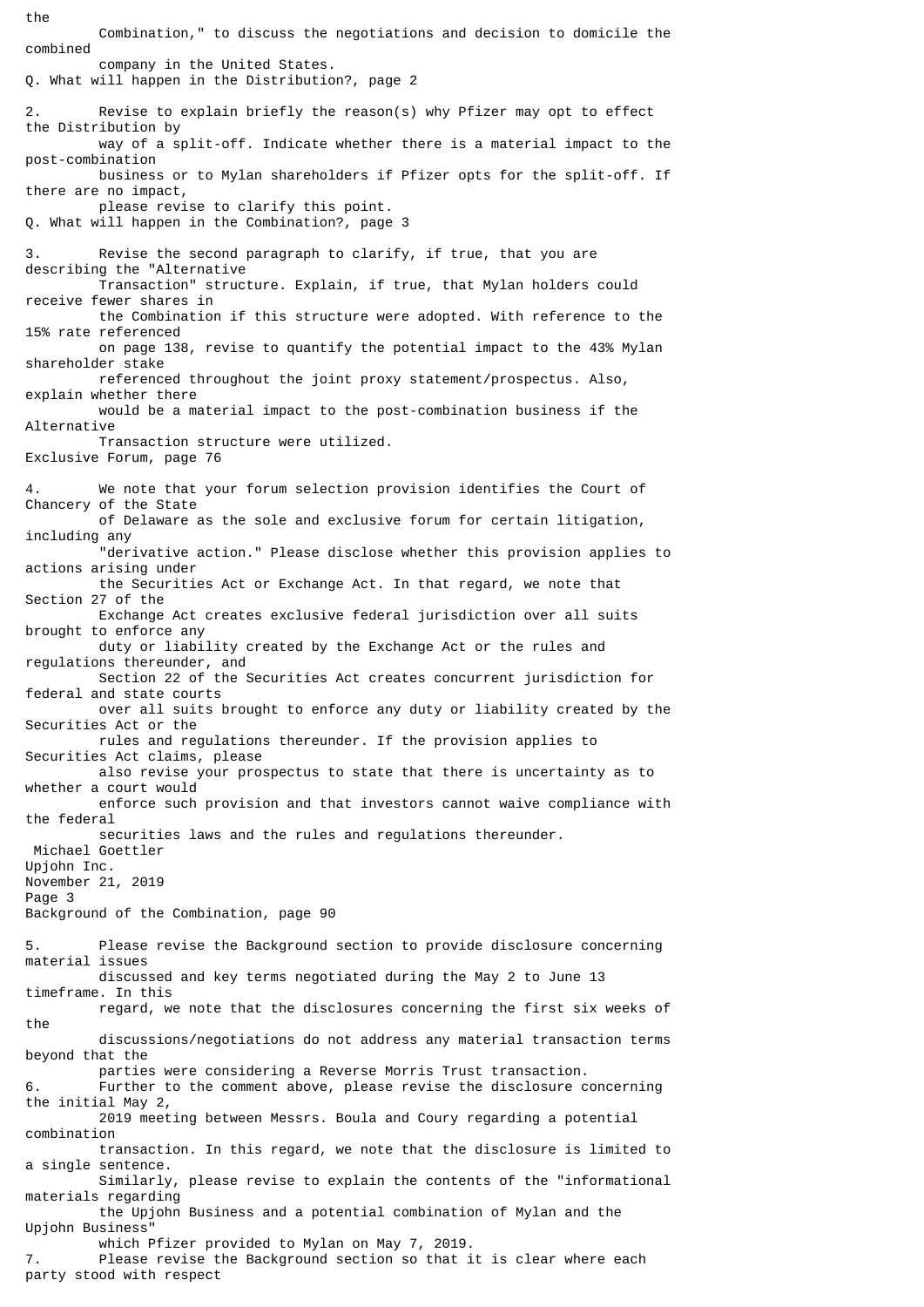to material transaction terms during the course of the three-month negotiations. For instance, when discussing meetings between the parties or their advisers, identify the party that proposed a material transaction term and indicate whether the other party agreed and/or proffered a counter proposal. 8. We note that the Background section discusses the meetings and deliberations of the Mylan Board and Mylan's Strategic Review Committee from May 2 through June 26; however, the disclosure does not similarly discuss any meetings or deliberations conducted by Pfizer's Board or its executives. Please revise or advise. 9. With reference to the mid-July 2019 entries, please discuss the magnitude of the pre- Distribution liabilities of the UpJohn Business at issue and the reason(s) why the parties changed course on whether the combined company would assume these liabilities. 10. With reference to the July 12, 2019 entry, we note disclosure referencing the "treatment of certain potential Mylan liabilities." Please revise to clarify what liabilities were at issue and how the parties negotiated the treatment of these liabilities. 11. Revise the July 24-26 and July 26-28 entries to identify the unresolved transaction terms.<br>12 With reference to My With reference to Mylan's July 29, 2019 investor call, please discuss the decision and any negotiations concerning establishment of NewCo's dividend policy. Your discussion should also cover any negotiations concerning the initial size of the dividend. Opinions of Mylan's FinancialGoettler page 101 FirstName LastNameMichael Advisors, Comapany NameUpjohn with all materials, including any board books provided by Centerview 13. Please provide us Inc. November 21, 2019 Page 3the Mylan board. and PJT Partners to FirstName LastName Michael Goettler FirstName LastNameMichael Goettler Upjohn Inc. Comapany 21, 2019 November NameUpjohn Inc. Page 4 November 21, 2019 Page 4 FirstName LastName Business Combination Agreement, page 142 14. Please revise your disclosure here and elsewhere as applicable to discuss Section 8.26 of the agreement and clarify material risks to the NewCo entity, particularly in light of the Legal Proceedings disclosure from Mylan's Form 10-Q for the period ended September 30, 2019. In this regard, the Section 8.26 provision would appear to magnify the impact of any future legal Losses by requiring NewCo to pay an additional cash amount to Pfizer equal to 57% of the Loss resulting from the third-party action. Also, please re-file Annex A to include Section 8.26 of Mylan's Disclosure Schedule or explain why this information is not material to investors. Post-Combination Governance and Management, page 164 15. We refer to Mylan's June 21, 2019 Form 8-K filing concerning the Mylan Board's on going consideration of the views and perspectives expressed by shareholders to extend the scope of the company's clawback policy. Please revise the joint proxy/prospectus to indicate whether Newco has a clawback policy and, if applicable, discuss the key features of this policy and any differences with Mylan's existing policy. Given the determination that Mylan is the accounting acquirer and that the historical financial statements of the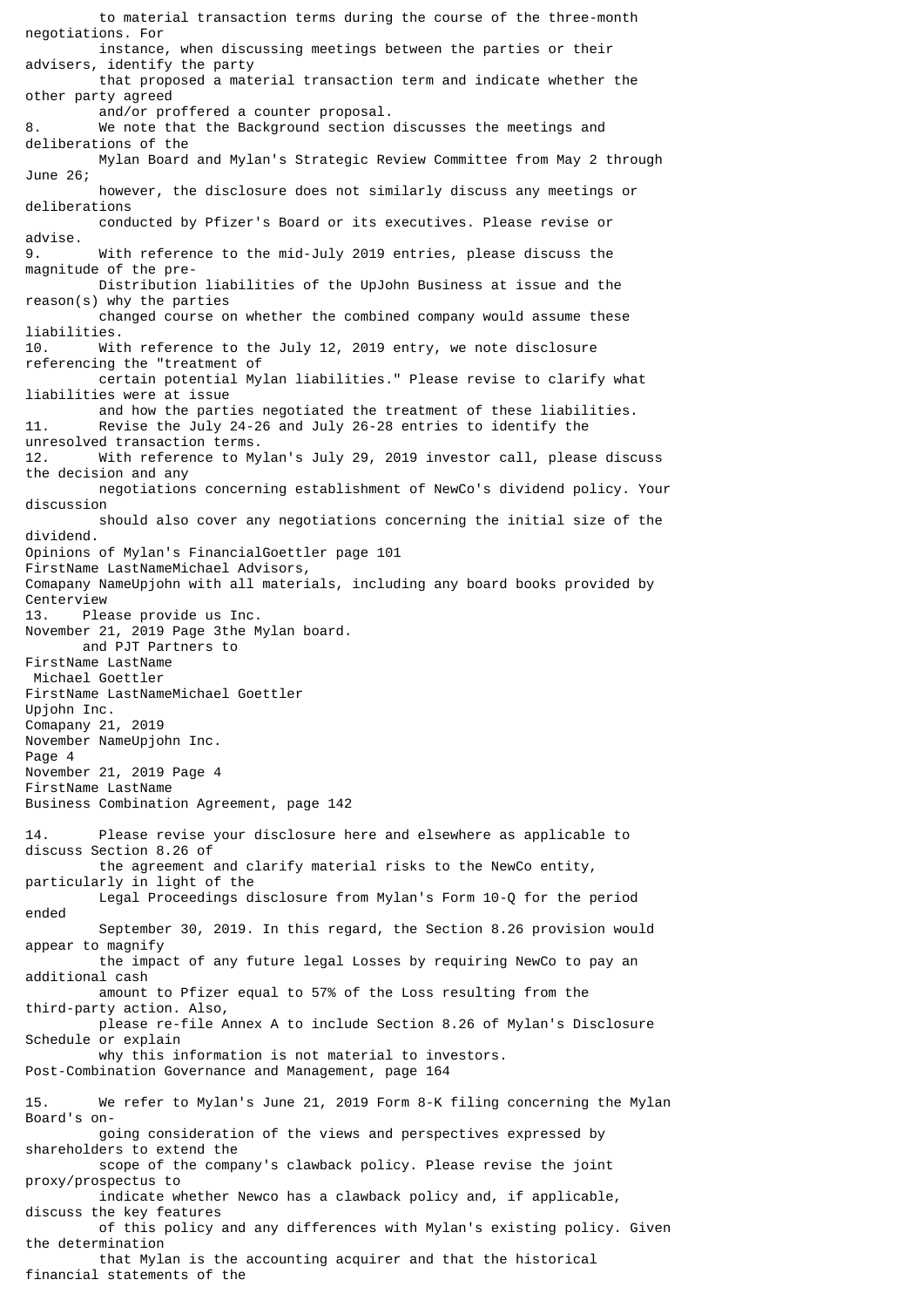combined company will be those of Mylan, please revise here and elsewhere, as applicable, to discuss whether consummation of the Combination Transaction would prevent the ability to clawback compensation from Mylan executives in the future. Specified Purchase Agreement, page 182 16. Please revise to discuss Meridian Medical Technologies, including its business focus and size, and also clarify the status of negotiations concerning the potential consideration to be paid. In this regard, please clarify your disclosure that "(t)he terms of the Specified Purchase Agreement (if executed) would reflect substantially similar terms as the Business Combination Agreement and the Separation and Distribution Agreement, but taking into account differences between the Upjohn Business and the Meridian Medical Technologies business." Unaudited Pro Forma Condensed Combined Financial Information, page 256 17. Please address the following regarding your presentation of the \$12 billion distribution payment to Pfizer and the reimbursement feature for certain Mylan liabilities as described in Section 8.26 of Business Combination Agreement: Revise the narrative introduction section to the Pro Formas as well as the relevant Pro Forma footnotes to clearly disclose that you are excluding the \$12 billion distribution payment to Pfizer from your computation of the merger consideration, and explain to the reader the reasons for such treatment here. Clearly identify for the reader how the \$12 billion is being reflected in the Pro Forma adjustments. Revise the narrative introduction as well as the relevant Pro Forma footnotes to discuss the terms and impact of the reimbursement feature in Section 8.26 to confirm, Michael Goettler FirstName LastNameMichael Goettler Upjohn Inc. Comapany 21, 2019 November NameUpjohn Inc. Page 5 November 21, 2019 Page 5 FirstName LastName if true, that this feature is not reflected in the historical financial statements or the Pro Forma adjustments. Identify the nature of the liabilities covered by this section. To the extent you determined that such adjustments would be prohibited by Regulation S-X, disclose that fact. Similarly, revise your Calculation of the Combination Consideration on page 89 and your Accounting Treatment section on page 125 to disclose both the treatment of the \$12 billion cash distribution as well as the reimbursement provisions of Section 8.26. Clearly identify how each of these provisions affects the purchase price and the exchange ratio, and identify the nature of the liabilities covered by this section. Newco Unaudited Pro Forma Condensed Combined Balance Sheet as of June 30, 2019, page 258 18. Please address the following regarding your pro forma presentation: Provide us a complete analysis of your accounting treatment of the Reverse Morris Trust transaction including the determination of the accounting acquirer and consideration exchanged. Refer us to the technical guidance upon which you relied including your consideration of ASC 805-10-55-11 through 55-15 and ASC 805-40-  $45.$  Demonstrate your restatement of the equity structure of Mylan using the exchange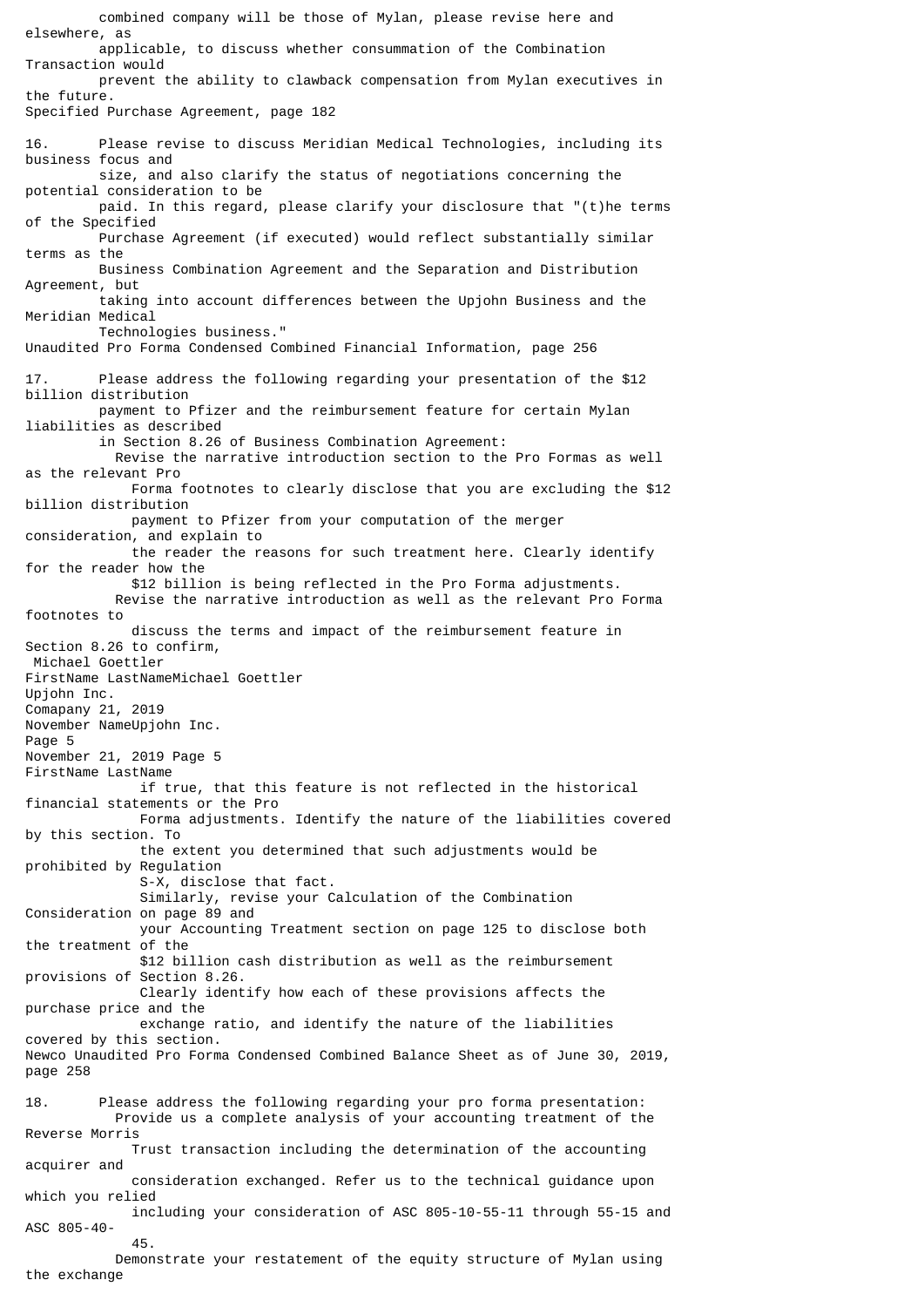ratio established in the merger agreement. Provide us with your calculation of the weighted-average number of shares outstanding as multiplied by the exchange ratio in the merger agreement. As discussed on page 3, at Pfizer's option, shares of Newco stock will be distributed to its shareholders by way of either a spin-off or a split-off. You disclose that currently a spin-off structure is expected. Revise the introduction section on page 256 as well as your Accounting Treatment section on page 125 to explain the planned accounting treatment for a hypothetical split-off, and revise page 256 to disclose its potential impact on your pro forma presentation. Similarly, you disclose on page 3 that if the Mylan Merger is not consummated within the identified parameters, the combination will occur through an alternative structure. Revise the Accounting Treatment section and Pro Forma introductory narrative to explain how the accounting for that alternative structure would be different from your current structure. Condensed Combined Statements of Equity, page F-6 19. Please revise to more clearly describe the business purpose of transactions included in the caption, "net transfers to Pfizer", and provide a breakdown quantifying and describing material components of this caption for each period presented, including the impact of your adoptions of new accounting guidance as referred to in Note (a). Exhibits 20. With reference to page 141, please file the bridge loan facility as an exhibit. Michael Goettler Upjohn Inc. November 21, 2019 Page 6 21. According to your disclosure, you omitted schedules from exhibits 2.1 and 2.2. Please file a list briefly identifying the contents of all omitted schedules or similar supplements as required by Item 601(b)(2) of Regulation S-K. General 22. We note your disclosures on pages 277-284 comparing of the existing rights of Mylan shareholders against the prospective rights of NewCo stockholders. For each provision highlighted in this section, please provide us an analysis explaining why Mylan is not presenting the applicable NewCo provision as a separate proposal to its shareholders. For example, and without limitation, we note that the reverse merger transaction would: change voting thresholds necessary to amend governing documents; alter the board structure; adopt a stockholder rights plan; indemnify directors and officers; and change the forum where claims may be brought. For guidance, please refer to Rule 14a-4(a)(3) and Compliance and Disclosure Interpretations Regarding Unbundling under Rule 14a-4(a)(3) in the M&A Context (Updated October 27, 2015). 23. We note that "Proposal 1: Approval of the Combination Proposal" contains five separate resolutions. Please provide us an analysis explaining why Mylan does not present the fourth resolution concerning approval of the "Alternative Transaction Structure" as a separate voting matter. In this regard, the disclosure on page 138 and 145 suggests that Mylan shareholders could receive materially less merger consideration in the form of NewCo stock in the event that the merger parties were to utilize this "Alternative

Transaction Structure" as opposed to the preferred "Mylan Newco